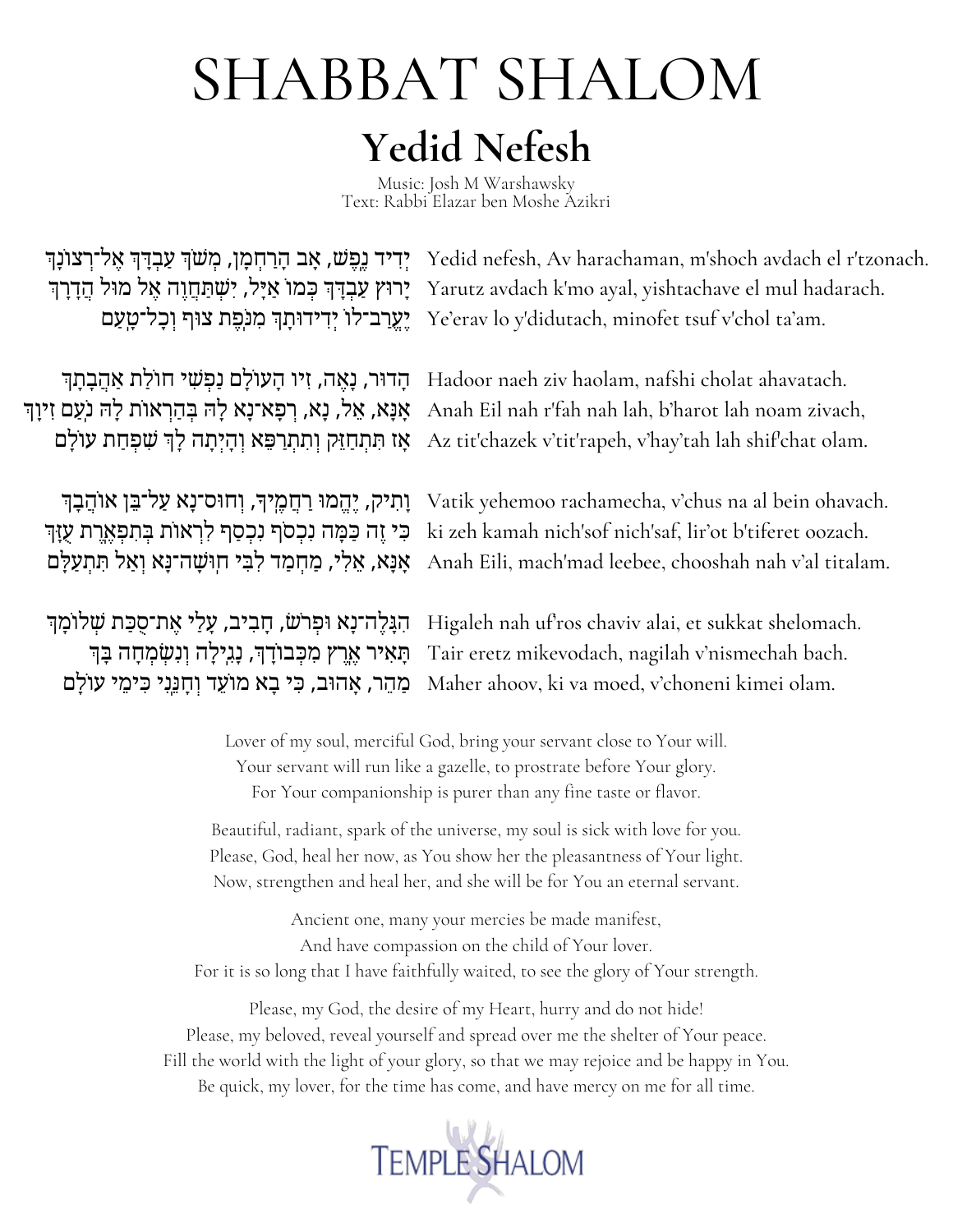## Mi Shebeirach

May the One who blessed our ancestors, Abraham, Isaac and Jacob, Sarah, Rebecca, Rachel and Leah, bless and heal those who are ill. May the Blessed Holy One be filled with compassion for their health to be restored and their strength to be revived. May God swiftly send them a complete renewal of body and spirit, and let us say, Amen.

Harriet Aaronson Sheri Abernethy Michael Altstein Al Beitchman Steve Berk Lou Bordman Sybil Bouse Eric Boyer Robert Cohee Terri Cohee Betty Jean Cohen Helen Cohn Judy Cohn Mark Dun Nanci Duplant Coco Dwyer Michael Ferreira Susan Furman Beverly Given Carolyn Goodson Howard Gottlieb Robbie Green Maria Gudima

Richard Hauser Trudi Herstein Claudette Hudes Daphne Jackson Sara Jones Bea Kaplan Allan Kerr Mira Kochurovsky Boris Kutman Bella Kuznik Tamra Kuznik Bob Landers Hugo Levi Sheri Levson Susan Levy Sonia Linke Maurice Marram Marcy Mendlestam Bruce Miller Toby Nelson-Smith Donna Neubauer Sarah Niklas Kim Painter

Dennis Raymond Stanton Rice Betty Roth Lin Schentes Leonard Schwartz Rhonda Scorzelli Wendy Sims Sheila Sparks Cheryl Spellman Tammany Stern Judy Swinney Robert Swinney Linda Szych Jeanne Teblum Suellen Turner Irina Vaserfirer Shayna Rebecca Vincent Joanna Wasserman Eric Weiner Linda Widman Scott Widman Sheldon Widman Jane Winer

To add or remove a name on this list, email hgottlieb@templeshalomdallas.org.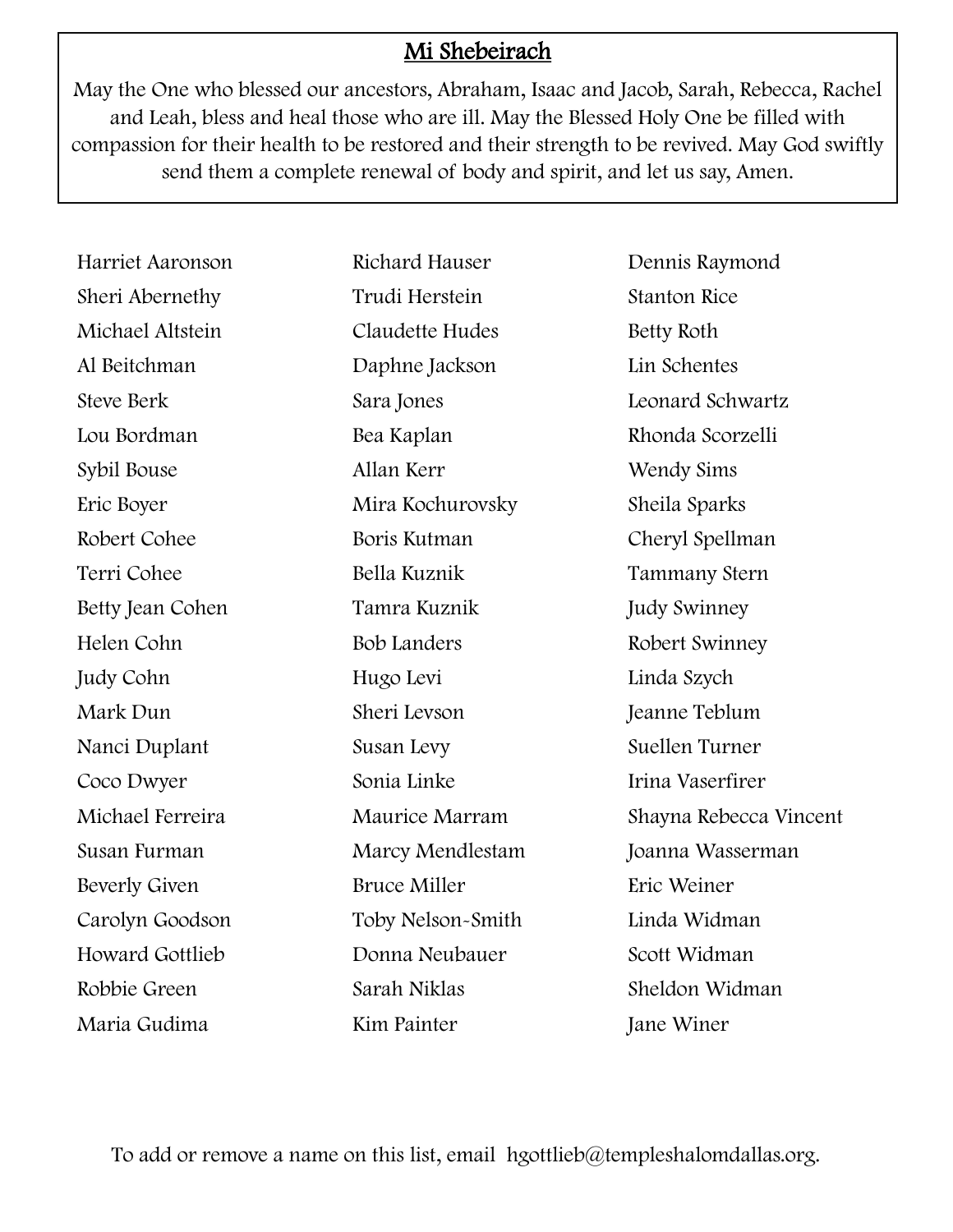# **HEAL US NOW**

Music and English: Cantor Leon Sher Hebrew from Liturgy; Numbers 12:13; Psalms 145:18; 85:10; 28:9; 118:25

| ּרְפָאֵנוּ יְיָ וְנֵרְפֵא   | R'faeinu Adonai v'nerafe |
|-----------------------------|--------------------------|
| הושִׁיעֵנוּ וְנִוַּשֵׁעַה   | Hoshienu v'nivasheiah    |
| אֵל קַרוֹב לְכַל-קרָאיו     | Eil karov ľchol korav    |
| אַך קרוב לִירֵאָיו יִשְׁעוֹ | Ach karov lireav yish'o* |

We pray for healing of the body We pray for healing of the soul For strength of flesh and mind and spirit We pray to once again be whole

*Eil na r'fa na, Oh please heal us now* ֵאל ָנא ְרָפא ָנא *R'fuat hanefesh, u'rfuat haguf* ְרפּוַאת ַהֶנֶפׁש ּוְרפּוַאת ַהּגּוף *R'fuah sh'leima, heal us now* ְרפּוָאה ְׁשֵלָמה

| הוֹשִׁיעָה אֵת-עַמֵּךְ וּבָרֵךְ אֵת נַחֲלָתֵךְ Hoshia et amecha uvareich et nachalatecha |
|------------------------------------------------------------------------------------------|
| וּרְעֵ וְנַשְׂאֵם עַד הַעוֹלַם Ur'em v'nas'eim ad haolam                                 |
| Mi shebeirach avoteinu                                                                   |
| mi shebeirach imoteinu                                                                   |
| אנא יהוה הושיעה נא Ana Adonai hoshiah na**                                               |

We pray for healing of our people, we pray for healing of the land And peace for every race and nation Every child, every woman, every man (Chorus)

\*Heal us and we shall be healed. Save us and we shall be saved. God is close to all who call out to God. *Surely help is near to all who call out to God. \*\*Help your people, bless Your heritage, care for them and exalt them forever. You, who blessed our fathers and our mothers, O please, help us, God.*